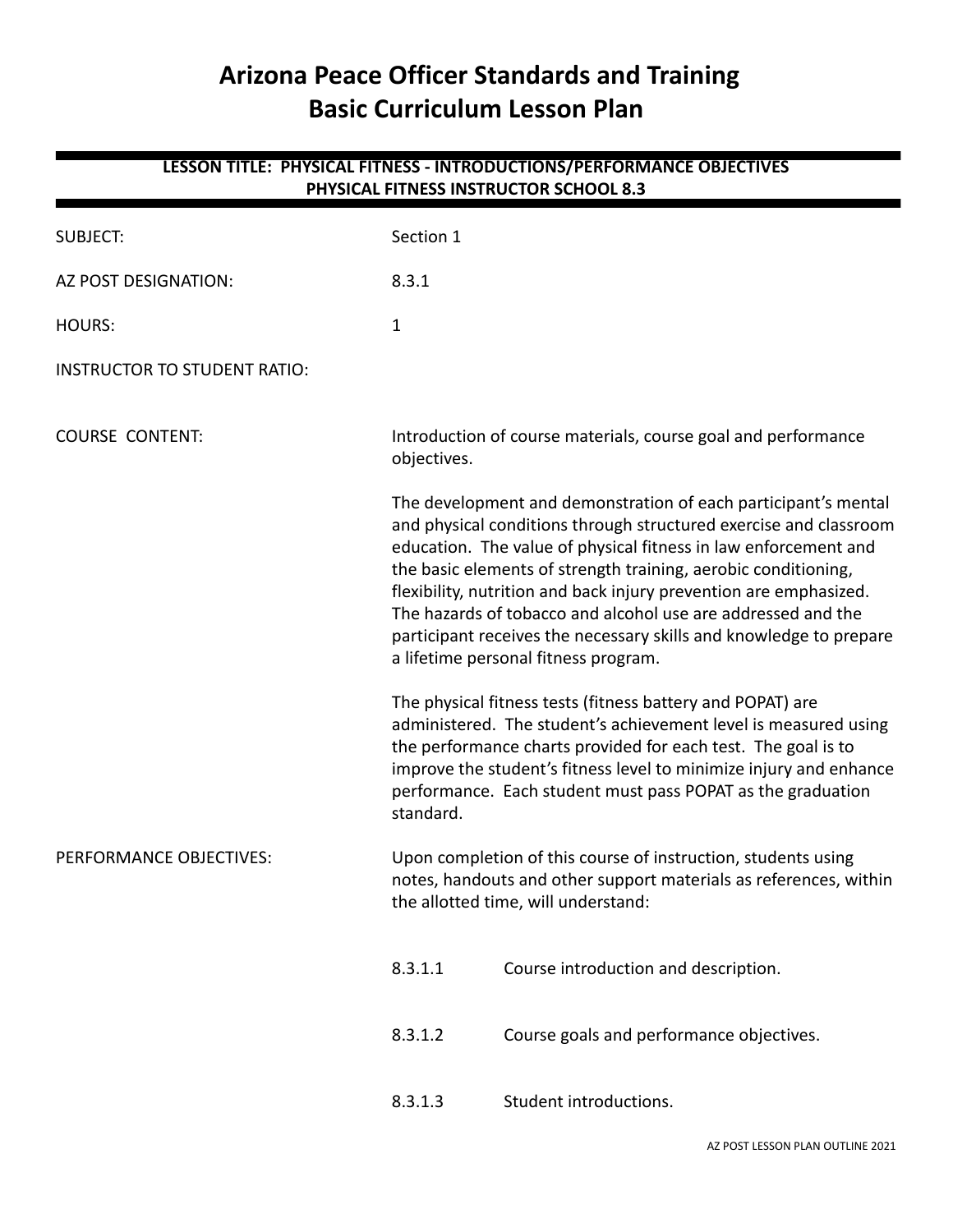# **LESSON TITLE: PHYSICAL FITNESS INTRODUCTION/PERFORMANCE OBJECTIVES PAGE: 2**

|                                                                                                                                                                           | 8.3.1.4                                                                                                                   | Housekeeping rules.                    |                                                                           |  |
|---------------------------------------------------------------------------------------------------------------------------------------------------------------------------|---------------------------------------------------------------------------------------------------------------------------|----------------------------------------|---------------------------------------------------------------------------|--|
| DATE FIRST PREPARED:<br><b>PREPARED BY:</b>                                                                                                                               | January 2004<br>Lt. Angela Kwan, Phoenix P.D.                                                                             |                                        |                                                                           |  |
| <b>REVIEWED - REVISED:</b><br><b>REVIEWED - REVISED:</b><br><b>REVIEWED - REVISED:</b><br><b>REVIEWED - REVISED:</b><br><b>REVIEWED - REVISED:</b><br>REVIEWED - REVISED: | AZPOST (DocX)                                                                                                             | Lt. Angela Kwan, Phoenix PD            | DATE: August 2008<br>DATE: March 2022<br>DATE:<br>DATE:<br>DATE:<br>DATE: |  |
| AZ POST - APPROVAL:<br>AZ POST - APPROVAL:                                                                                                                                | <b>Richard Watling</b><br>Lori Wait                                                                                       |                                        | DATE: September 2008<br>DATE: March 2022                                  |  |
| <b>INSTRUCTOR REFERENCES:</b>                                                                                                                                             | N/A                                                                                                                       |                                        |                                                                           |  |
| <b>CLASS LEVEL:</b>                                                                                                                                                       | Instructor                                                                                                                |                                        |                                                                           |  |
| <b>TRAINING AIDS:</b>                                                                                                                                                     | AZ POST Physical Fitness Instructor Manual, housekeeping<br>handout, whiteboard or flipchart and PowerPoint presentation. |                                        |                                                                           |  |
| <b>INSTRUCTIONAL STRATEGY:</b>                                                                                                                                            |                                                                                                                           | Instructor-led discussion and lecture. |                                                                           |  |
| <b>SUCCESS CRITERIA:</b>                                                                                                                                                  | N/A                                                                                                                       |                                        |                                                                           |  |
| <b>COMPUTER FILE NAME:</b>                                                                                                                                                | 8.3.1 Sec 1 Introductions Performance Objectives                                                                          |                                        |                                                                           |  |
| DATE RELEASED TO THE SHARE FILE:                                                                                                                                          | May 27, 2022                                                                                                              |                                        |                                                                           |  |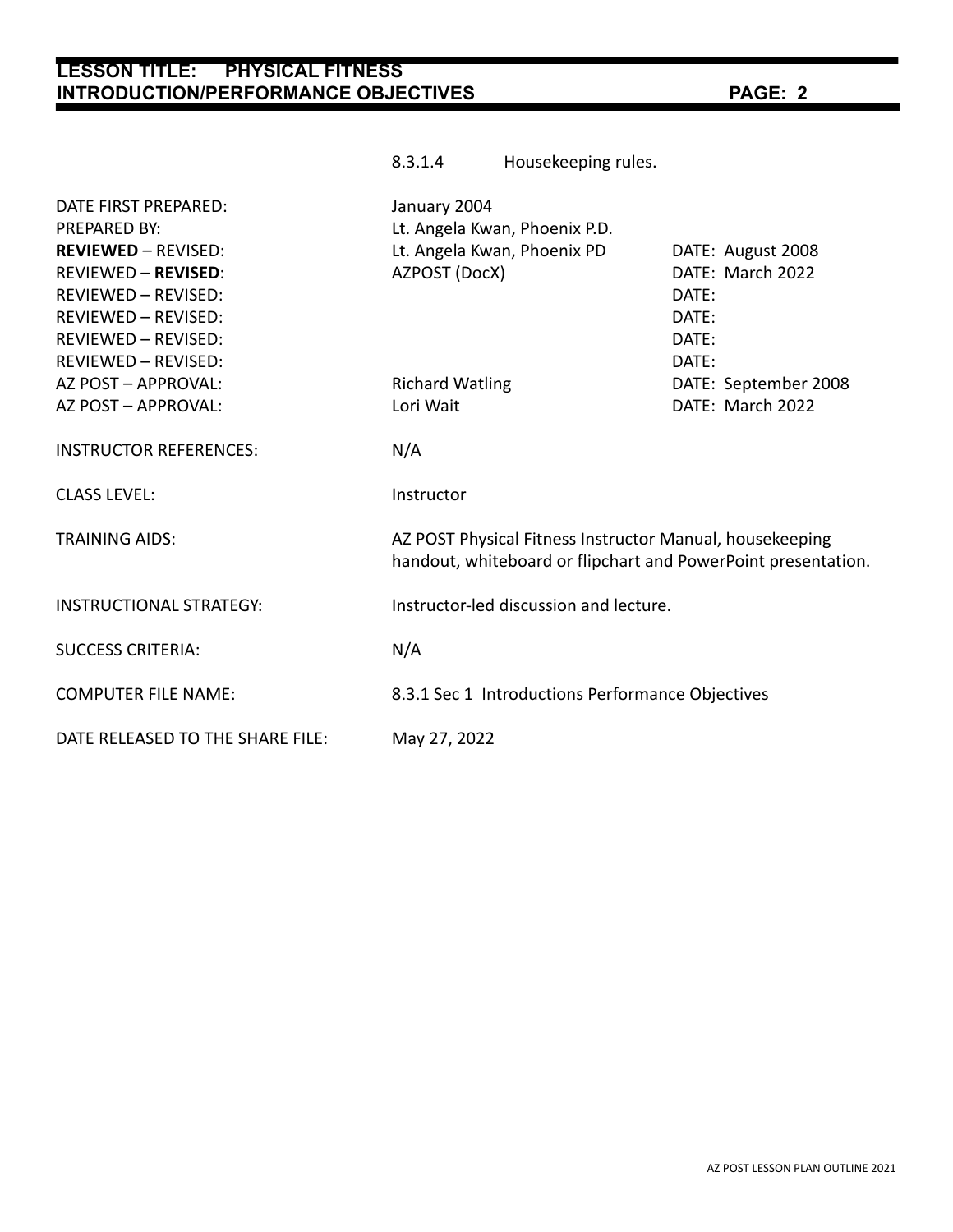# **LESSON TITLE: PHYSICAL FITNESS INTRODUCTION/PERFORMANCE OBJECTIVES PAGE: 3**

### **I. INTRODUCTION**

- A. Instructor(s) (self) introduction.
- B. Preview of performance objectives.

### **II. COURSE DESCRIPTION P. O. 8.3.1.1**

- A. This course is designed to provide the student with the basic knowledge of:
	- 1. Nutrition.
	- 2. Cardiovascular disease.
	- 3. Anatomy and kinesiology.
	- 4. Exercise physiology.
	- 5. Program development.
	- 6. Dynamics of aerobic capacity.
	- 7. Strength training principles.
	- 8. Exercise safety.
- B. The student should be prepared to participate in physical activity each day. (Bring workout gear and toiletries.)

## **III. COURSE GOALS AND PERFORMANCE OBJECTIVES P. O. 8.3.1.2**

- A. The student will demonstrate proficiency in the following areas: (Final practical given on the last day.)
	- 1. Administration of the Cooper/FitForce test battery.
	- 2. Administration of the Peace Officer's Physical Aptitude Test (POPAT).
	- 3. Fitness test pre-screening.
		- a. Blood pressure.
		- b. Resting heart rate.
		- c. Three (3)-minute step test.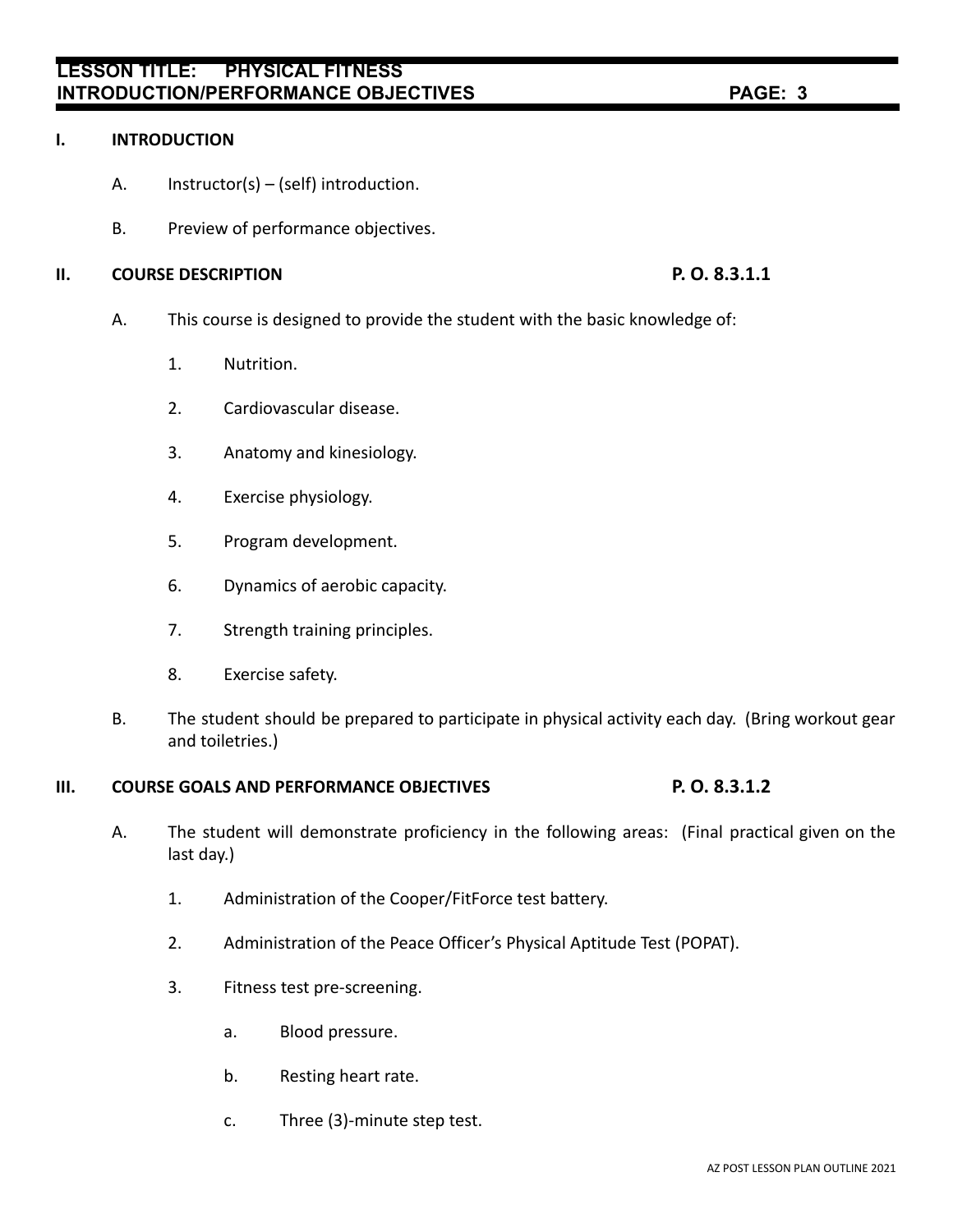- 4. Program development.
	- a. Body fat testing
	- b. Prescription and goal setting.
- B. The student is required to score 100% in the written test. (Correctable to 100%.)
- C. The student is required to participate and meet a level of fitness as set forth by AZ POST.
- D. Performance objectives:
	- 1. Identify the basic human anatomy (skeletal bones and muscles).
	- 2. Measure body fat composition and record a blood pressure reading.
	- 3. Prescribe a fitness program meeting an individual's needs or capabilities.
	- 4. Explain the body's energy systems and how exercise utilizes these systems.
	- 5. Demonstrate and explain the protocols of the Cooper Physical Fitness Assessment.
	- 6. Demonstrate and explain safe stretching and strength training exercises.
	- 7. Identify controversial exercises and explain the proper or alternative techniques.
	- 8. Explain the importance of fitness testing as it applies to law enforcement.
	- 9. Demonstrate and explain the procedures and history of the Peace Officer Physical Aptitude Test.
	- 10. Define and explain the difference between absolute strength and dynamic strength.
	- 11. Define and explain the difference between motor-related and health-related components of physical fitness.
	- 12. Identify the primary and secondary risk factors of cardiovascular disease.
	- 13. Evaluate a subject's nutritional intake and recommend better eating habits.

### **IV. STUDENT INTRODUCTIONS P. O. 8.3.1.3**

- A. The student will provide a brief introduction of himself/ herself.
	- 1. Name.